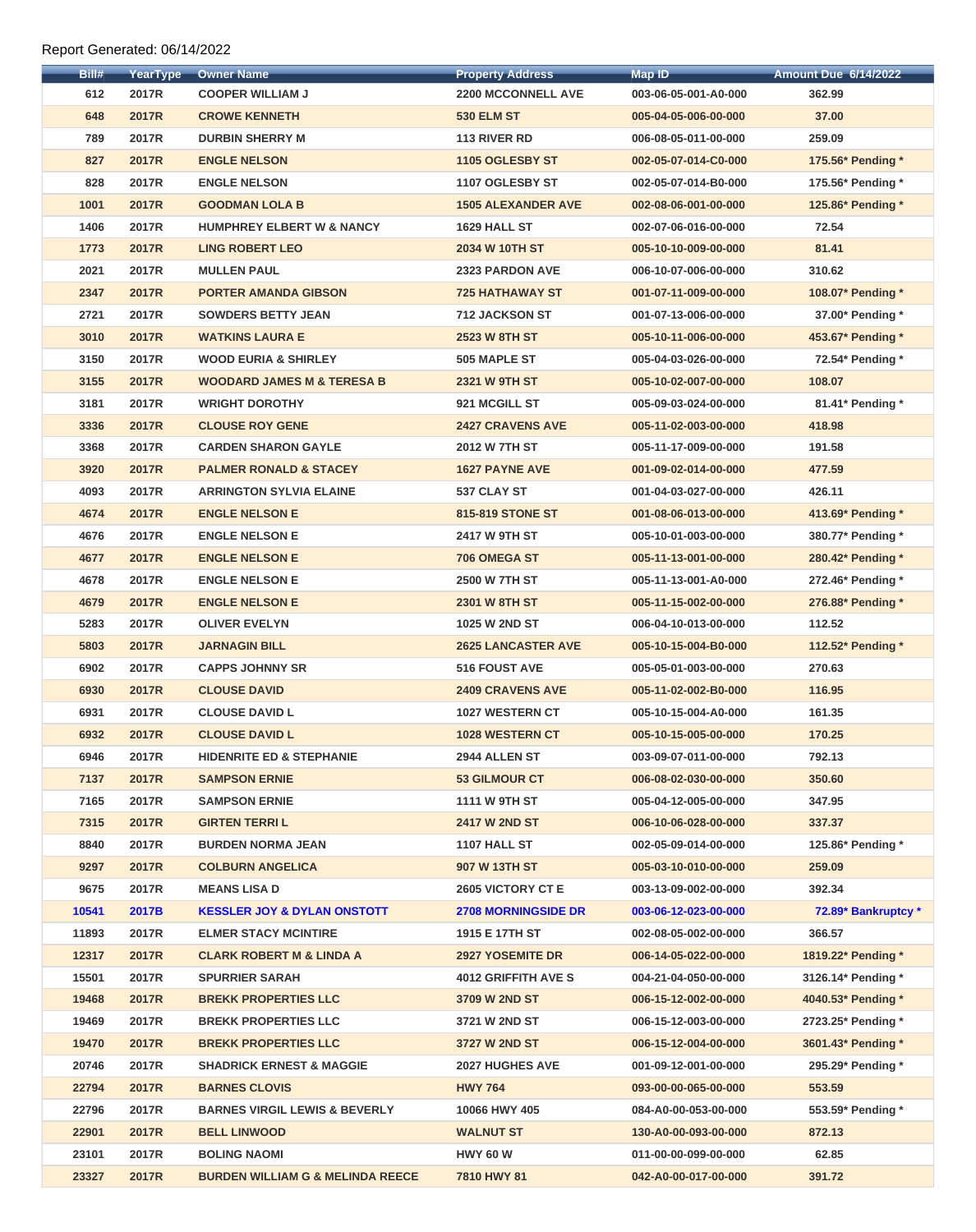| Bill# | <b>YearType</b> | <b>Owner Name</b>                                         | <b>Property Address</b>                      | <b>Map ID</b>        | <b>Amount Due 6/14/2022</b> |
|-------|-----------------|-----------------------------------------------------------|----------------------------------------------|----------------------|-----------------------------|
| 23654 | 2017R           | <b>CLAY GEORGE S</b>                                      | OFF CURDSVILLE DELAWARE 002-00-00-012-00-000 |                      | 62.85                       |
| 23776 | <b>2017R</b>    | <b>COOMES RONALD G &amp; DOROTHY</b>                      | <b>HWY 54</b>                                | 062-00-00-043-00-000 | 39.59                       |
| 23777 | 2017R           | <b>COOMES RONALD G &amp; DOROTHY</b>                      | <b>LEITCHIFELD RD</b>                        | 062-00-00-042-01-000 | 39.59                       |
| 24231 | 2017B           | <b>FARMER BRADLEY W &amp; APRIL D</b>                     | <b>1306 WOODMERE LN</b>                      | 063-F0-00-031-00-000 | 4849.81* Bankruptcy *       |
| 24707 | 2017R           | <b>HAMILTON JOSEPH HENRY</b>                              | <b>PLEASANT RIDGE LN</b>                     | 093-00-00-053-00-000 | 424.45                      |
| 26045 | <b>2017R</b>    | <b>MERCER CASEY W</b>                                     | 6303 HWY 762                                 | 090-00-00-109-00-000 | 166.14                      |
| 26093 | 2017R           | <b>MILLAY GREGORY ALLEN</b>                               | 1590 FOGLE RD                                | 012-00-00-016-00-000 | 688.78                      |
| 26326 | <b>2017R</b>    | <b>MCCARTY LARRY &amp; LARRY JR</b>                       |                                              | 107-00-00-034-01-000 | 46.90                       |
| 26356 | 2017R           | <b>MCDANIEL LARRY B &amp; BRENDA</b>                      | <b>8679 JACK HINTON RD</b>                   | 120-00-00-041-00-000 | 626.77* Pending *           |
| 26513 | <b>2017R</b>    | <b>THOMPSON JEANNIE LIFE ESTATE</b>                       |                                              | 058-00-00-100-00-000 | 46.90                       |
| 27074 | 2017R           | <b>RICHARDS CATALINA</b>                                  | <b>RED HILL MAXWELL RD</b>                   | 092-00-00-006-00-000 | 166.14                      |
| 27084 | <b>2017R</b>    | <b>RICHMOND E W</b>                                       | <b>WRIGHTS LANDING RD</b>                    | 086-A0-00-004-A0-000 | 553.59* Pending *           |
| 27476 | 2017R           | <b>SINNETT JAMES JANICE &amp; EMMA</b>                    | <b>HWY 815</b>                               | 015-A0-00-039-00-000 | 243.65                      |
| 28245 | <b>2017R</b>    | <b>WILLIAMS ROGER</b>                                     | <b>4750 WINDY HOLLOW RD</b>                  | 033-00-00-074-07-000 | 447.73                      |
| 28674 | 2017R           | <b>GARRETT KEVIN &amp; KARRON</b>                         | <b>2049 YELVINGTON K'VILLE</b>               | 108-00-00-071-00-000 | 2225.62* Pending *          |
| 28791 | <b>2017R</b>    | <b>BLAN DAVID W &amp; LENIAH R</b>                        | 9206 JACK HINTON RD                          | 128-00-00-021-02-000 | 1683.20                     |
| 28866 | 2017R           | <b>CHENAULT JOYCE</b>                                     | 9891 HULSEY LP                               | 001-00-00-015-00-000 | 140.32                      |
| 29369 | <b>2017R</b>    | <b>SINNETT JAMES &amp; JANICE</b>                         | 7034 HWY 815                                 | 015-A0-00-038-00-000 | 327.17                      |
| 29644 | 2017R           | <b>GLASSCOCK RICHARD</b>                                  | <b>10909 RED HILL MAXWELL</b>                | 079-00-00-042-00-000 | 618.16* Pending *           |
| 29790 | <b>2017R</b>    | <b>BANKERS TRUST COMPANY OF CALIFORNIA 10220 HWY 1389</b> |                                              | 117-00-00-001-00-000 | 450.26                      |
| 29791 | 2017R           | <b>BANKERS TRUST COMPANY OF CALIFORNIA 10256 HWY 1389</b> |                                              | 117-00-00-002-00-000 | 553.59                      |
| 29939 | <b>2017R</b>    | <b>ROBERTS THOMAS R &amp; BONNIE</b>                      | 8770 HWY 54                                  | 113-00-00-104-01-000 | 918.67                      |
| 29943 | 2017R           | <b>CARPENTER DEBBIE L</b>                                 | 6596 HWY 231                                 | 077-00-00-015-00-000 | 1251.85                     |
| 30075 | 2017R           | <b>BELL BRENT L &amp; TRICIA</b>                          | 6930 HWY 231                                 | 077-00-00-039-00-000 | 424.45                      |
| 30880 | 2017R           | <b>HOGLE WILLIAM C JR &amp; SHEILA G</b>                  |                                              | 059-00-00-060-00-000 | 46.90                       |
| 31023 | <b>2017R</b>    | <b>ZIRKLE SIDNEY A</b>                                    |                                              | 093-A0-00-031-00-000 | 46.90                       |
| 32390 | 2017R           | <b>STEWART EDWARD R ESTATE</b>                            | 390 HWY 140 W                                | 059-A0-00-042-00-000 | 230.71                      |
| 32449 | 2017R           | THE PACIFIC WEST GROUP INC                                | 209 HWY 140 W                                | 059-A0-00-015-00-000 | 295.29                      |
| 32561 | 2017R           | DAWSON VIOLET N & JOHNNY DAWSON JR                        | <b>7431 GRIFFITH STATION RD</b>              | 019-A0-00-014-00-000 | 230.71                      |
| 32726 | <b>2017R</b>    | <b>HAIMES BARRY C &amp;</b>                               | <b>10926 GORE RD</b>                         | 059-00-00-133-00-000 | 1010.83                     |
| 33030 | 2017R           | <b>PAYNE STEVE R &amp; KAREN</b>                          | 8122 HWY 231                                 | 092-00-00-002-00-000 | 424.45                      |
| 36579 | <b>2017R</b>    | <b>RECOMMENDED MANAGEMENT TEAM LLC</b>                    | <b>300 CINDERELLA DR</b>                     | 061-A0-00-141-06-000 | 191.98* Pending *           |
| 36867 | 2017R           | <b>HATFIELD ERIC NATHANIEL</b>                            | 7426 SHORT ST                                | 019-A0-00-014-A0-000 | 440.83                      |
| 37817 | <b>2017R</b>    | <b>PROCTOR VIVIAN D</b>                                   | <b>2140 KEENLAND PKWY</b>                    | 073-H0-00-052-00-000 | 520.86                      |
| 38011 | 2017R           | <b>LEARY TIM</b>                                          | <b>2025 ARLINGTON PK DR</b>                  | 073-H0-00-133-00-000 | 570.00                      |
| 38551 | <b>2017R</b>    | <b>COTTRELL BARBARA</b>                                   |                                              | 093-A0-00-020-00-000 | 46.90                       |
| 39855 | 2017R           | <b>HARDIN TABATHA &amp; PAUL JEFFERS JR</b>               | 6459 HWY 762                                 | 102-00-00-071-01-000 | 792.10                      |
| 39891 | <b>2017R</b>    | <b>WATSON BRENDA JUNE &amp;</b>                           | <b>2004 MCCULLOCH AVE</b>                    | 062-B0-00-074-00-000 | 624.18                      |
| 40635 | 2017R           | <b>MILES VICKI L</b>                                      | <b>3212 PLEASANT VALLEY RD</b>               | 074-00-00-081-00-000 | 3780.53                     |
| 40739 | 2017R           | <b>KAMUF KYLE</b>                                         | <b>3030 RUSSELL RD</b>                       | 080-00-00-088-01-000 | 140.32                      |
| 40921 | 2017R           | <b>GOLFLAND HOBBIES &amp; RECREATION</b>                  | <b>1874 OLD CALHOUN RD</b>                   | 039-00-00-039-00-002 | 1460.80                     |
| 41026 | <b>2017R</b>    | <b>RECOMMENDED MANAGEMENT LLC</b>                         | <b>6340 WATERFIELD DR</b>                    | 086-A0-00-001-00-000 | 346.96                      |
| 41027 | 2017R           | <b>RECOMMENDED MANAGEMENT LLC</b>                         | <b>6330 WATERFIELD DR</b>                    | 086-A0-00-001-C0-000 | 346.96                      |
| 42958 | 2017P           | <b>BELLA LULU LLC</b>                                     | <b>122 A W 2ND ST</b>                        |                      | 395.10                      |
| 42990 | 2017P           | <b>BRICK HOUSE PIZZA LLC</b>                              | <b>2410 FREDERICA ST</b>                     |                      | 148.96                      |
| 43022 | 2017P           | <b>CDR AUTO SALES LLC</b>                                 | <b>830 TRIPLETT ST</b>                       |                      | 112.43                      |
| 43051 | 2017P           | <b>CNC CUSTOM CUTS</b>                                    | 124 W 21ST ST                                |                      | 83.12                       |
| 43182 | 2017P           | <b>FRESH STEPS CARPET CARE LLC</b>                        | <b>814 WALNUT ST</b>                         |                      | 148.68                      |
| 43302 | 2017P           | <b>IDLE MINDS WORKSHOP LLC</b>                            | 1006 E 4TH ST                                |                      | 219.17                      |
| 43541 | 2017P           | <b>PEOPLE PLACER LLC</b>                                  | <b>1724 TRIPLETT ST</b>                      |                      | 271.14                      |
| 43578 | 2017B           | RADIOSHACK #01 4520                                       | <b>2684 FREDERICA ST</b>                     |                      | 37.00* Bankruptcy *         |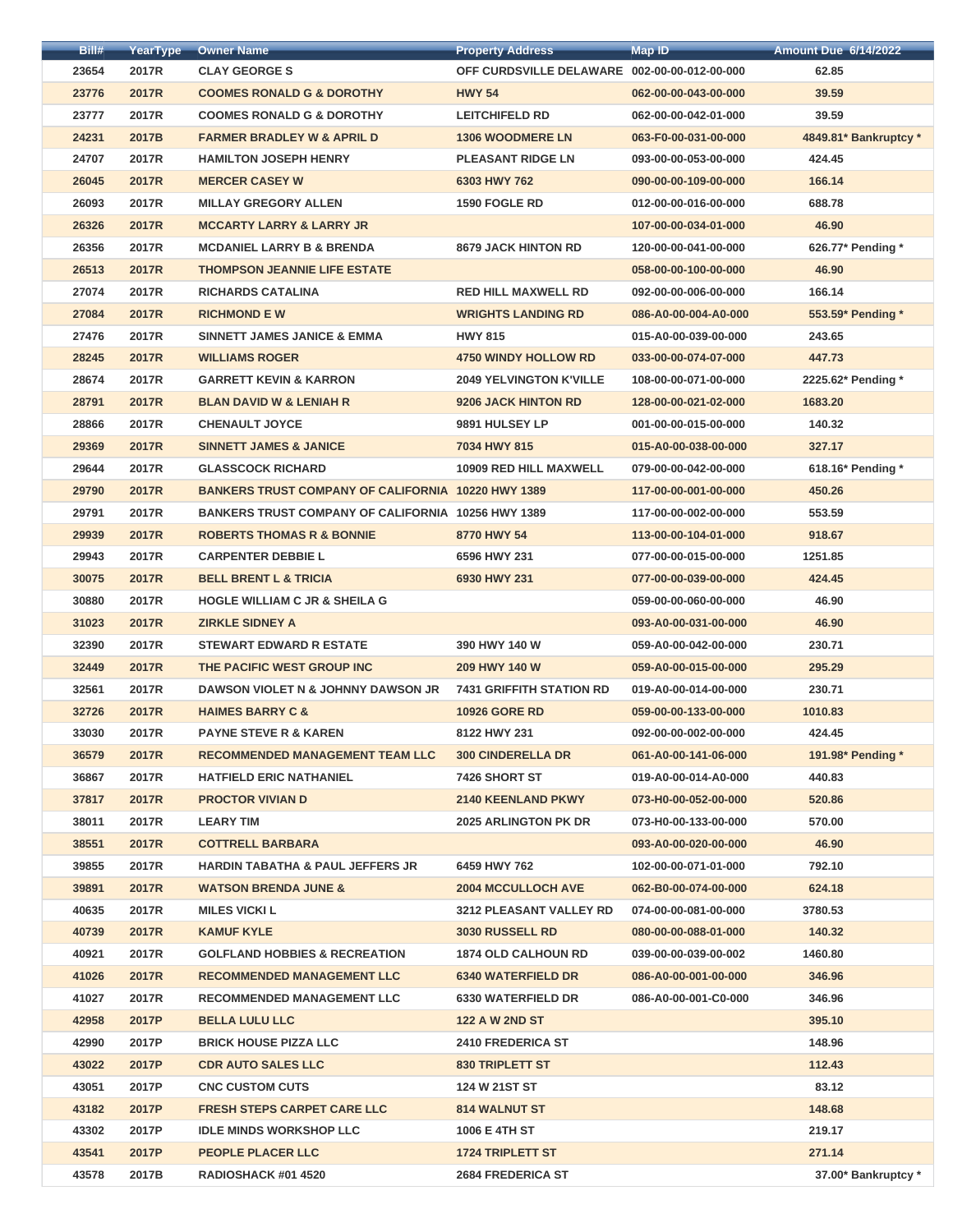| Bill# | YearType     | <b>Owner Name</b>                        | <b>Property Address</b>         | <b>Map ID</b>        | <b>Amount Due 6/14/2022</b> |
|-------|--------------|------------------------------------------|---------------------------------|----------------------|-----------------------------|
| 43618 | 2017P        | <b>ROY SAMPSON COAL CO INC</b>           | 811 PLUM ST                     |                      | 133.33                      |
| 43706 | 2017P        | <b>TOKYO RESTAURANT</b>                  | <b>3415 FREDERICA ST</b>        |                      | 197.96                      |
| 43709 | 2017P        | <b>TOOTERS LAWNMOWER PARTS &amp;</b>     | 3210 JEFFERSON ST               |                      | 186.57                      |
| 44223 | 2017P        | <b>HLS PHARMACIES INC</b>                | <b>3310 PROFESSIONAL PARK D</b> |                      | 3782.77                     |
| 44231 | 2017P        | <b>HOMERUN LAWN AND HOME REPAIR</b>      | <b>4719 SYDNEY LN</b>           |                      | 243.24                      |
| 44235 | 2017P        | <b>HONG KONG LIN CORP</b>                | <b>1650 STARLIGHT DR STE 1</b>  |                      | 264.02                      |
| 44346 | 2017P        | <b>LOOMIS ARMORED US LLC</b>             | 3466 VILLA POINT                |                      | 212.88                      |
| 44608 | 2017P        | <b>STORM KAT ROOFING LLC</b>             | <b>400 SALEM DR S</b>           |                      | 164.54                      |
| 44610 | 2017P        | <b>SUNRISE 2 LLC</b>                     | <b>5000 FREDERICA ST</b>        |                      | 646.35                      |
| 44781 | 2017P        | ALL AMERICAN MASONRY INC                 | 10238 HWY 431                   |                      | 316.31                      |
| 44856 | 2017P        | <b>BRAD EMBERTONS HEATING &amp; COOL</b> | 5671 HEY 54                     |                      | 92.12                       |
| 45058 | 2017P        | <b>GOLFLAND HOBBIES &amp; RECREATION</b> | <b>1864 OLD CALHOUN RD</b>      |                      | 1582.81                     |
| 45059 | 2017P        | <b>GOLFLAND KARTING &amp; SPEEDWAY</b>   | <b>1864 OLD CALHOUN RD</b>      |                      | 547.67                      |
| 45091 | 2017P        | <b>GREG HALL ENTERPRISES INC</b>         | 6034 HWY 81                     |                      | 293.02                      |
| 45176 | 2017P        | <b>JD PROPERTIES LLC</b>                 | 11315 HWY 764                   |                      | 98.24                       |
| 45227 | 2017P        | <b>LIL STEVIES LLC</b>                   | 6530 HWY 231                    |                      | 198.04                      |
| 45229 | 2017P        | <b>LOCAL KITCHEN &amp; BAR THE</b>       | 3118 ALVEY PK DR E              |                      | 769.91                      |
| 45316 | 2017P        | <b>MOVING LOGISTICS</b>                  | <b>2241 BURTON RD</b>           |                      | 174.95                      |
| 45458 | 2017P        | <b>ROGERS BRADLEY A</b>                  | <b>WHITESVILLE 42378</b>        |                      | 377.25                      |
| 45574 | 2017P        | <b>U BOUNCE PARTY HOUSE LLC</b>          | 3320 E 2ND ST                   |                      | 296.74                      |
| 45626 | 2017P        | <b>WEST SIDE TRUCK PARTS LLC</b>         | <b>518 INDUSTRIAL DR</b>        |                      | 11946.07                    |
| 45679 | 2017R        | <b>BAKER RON</b>                         | <b>1905 HALL ST</b>             | 003-04-01-009-B0-001 | 81.41                       |
| 45684 | <b>2017R</b> | <b>ARMES LLOYD</b>                       | <b>140 ST ANTHONY RD</b>        | 057-Z0-00-014-00-001 | 128.29                      |
| 45689 | 2017R        | <b>BOLIN REV HOBERT &amp; MILDRED</b>    |                                 | 097-Z0-00-042-00-001 | 46.90                       |
| 45704 | <b>2017R</b> | <b>CLOUSE DAVID</b>                      | 7414 HWY 815                    | 024-00-00-007-00-001 | 120.54                      |
| 45723 | 2017R        | <b>HOLCOMB HAROLD</b>                    | 5788 HWY 2830                   | 072-00-00-026-00-001 | 159.26                      |
| 45726 | 2017R        | <b>KELLY WILLIAM</b>                     | <b>4960 POPLAR LOG BRIDGE R</b> | 104-00-00-031-00-001 | 252.25                      |
| 45779 | 2017R        | <b>MITCHELL BRUCE &amp; GINA</b>         | 6556 HWY 231                    | 077-Z0-00-006-00-001 | 136.00                      |
| 45786 | 2017R        | <b>BLUMENBERG MICHAEL</b>                |                                 | 097-Z0-00-054-00-001 | 46.90                       |
| 45788 | 2017R        | <b>RUDISELL BRIAN</b>                    | 7848 HWY 2830                   | 085-00-00-009-00-003 | 882.51                      |
| 45789 | 2017R        | <b>CECIL MICHAEL</b>                     | <b>12337 INDIAN HILL RD</b>     | 132-00-00-001-00-002 | 210.92                      |
| 45815 | 2017R        | <b>MYERS KURT</b>                        | 7184 HWY 762                    | 103-00-00-006-00-003 | 1091.68                     |
| 45829 | <b>2017R</b> | <b>WOOTTON DAVID</b>                     | 11271 HWY 144                   | 127-00-00-048-00-001 | 1288.01                     |
| 45839 | 2017R        | <b>RILEY BRAD</b>                        | <b>731 HARMONS FERRY RD W</b>   | 059-00-00-067-00-002 | 533.78                      |
| 45847 | <b>2017R</b> | <b>HANCOCK AARON</b>                     | <b>6944 LAMPLITE CIRCLE</b>     | 071-B0-00-033-00-001 | 417.55                      |
| 45857 | 2017R        | <b>BITTEL TONY</b>                       | 5349 MILLERS MILL RD            | 075-00-00-066-01-001 | 159.26                      |
| 45858 | 2017P        | <b>HAYES DONITA</b>                      |                                 | 073-Z0-00-072-00-001 | 109.10                      |
| 45869 | 2017R        | <b>BARTLEY MR</b>                        | 4504 HWY 1514                   | 034-A0-00-021-00-001 | 120.54                      |
| 45899 | 2017R        | <b>PAYNE RANDY &amp; MELINDA</b>         | <b>10651 KELLY CEMETERY RD</b>  | 096-00-00-081-02-001 | 161.85                      |
| 45904 | 2017R        | <b>TANNER MICHAEL</b>                    | 418 REID RD                     | 073-Z0-00-032-00-001 | 125.69                      |
| 45965 | 2017R        | <b>WHITE APRIL</b>                       | 418 REID RD                     | 073-Z0-00-110-00-002 | 265.14                      |
| 45966 | 2017R        | <b>LORD TRACY</b>                        | 418 REID RD                     | 073-Z0-00-116-00-002 | 383.99                      |
| 45967 | 2017R        | <b>LEWIS KAREN</b>                       | <b>6835 LAMPLITE CIRCLE</b>     | 071-A0-00-026-00-002 | 120.54                      |
| 45980 | 2017R        | <b>BASHAM SUSAN M</b>                    | 9236 KELLY CEMETERY RD          | 084-A0-00-050-00-001 | 133.47                      |
| 45993 | 2017R        | <b>GUTIERREZ HUMBERTO</b>                | 6922 LESLIE LN                  | 071-B0-00-071-00-002 | 159.26                      |
| 45997 | 2017R        | <b>MCCORMICK MICHAEL</b>                 | 6556 HWY 231                    | 077-Z0-00-025-00-002 | 249.68                      |
| 46013 | <b>2017R</b> | <b>WATHEN JOHN &amp; ANGELA</b>          | <b>8159 CRISP RD</b>            | 122-00-00-067-01-001 | 830.84                      |
| 46014 | 2017R        | <b>CONNOR BRIAN N &amp; ANNETTE C</b>    | 11178 HWY 144                   | 127-00-00-026-00-001 | 236.76                      |
| 46016 | <b>2017R</b> | <b>LANHAM BRUCE</b>                      | 8705 HWY 144                    | 110-00-00-090-00-002 | 314.26                      |
| 46021 | 2017R        | <b>COOPER RAY</b>                        | 12171 FLORAL RD                 | 134-00-00-016-00-002 | 138.61                      |
| 46024 | <b>2017R</b> | <b>COOPER KRISTI</b>                     | 418 REID RD                     | 073-Z0-00-029-00-003 | 125.69                      |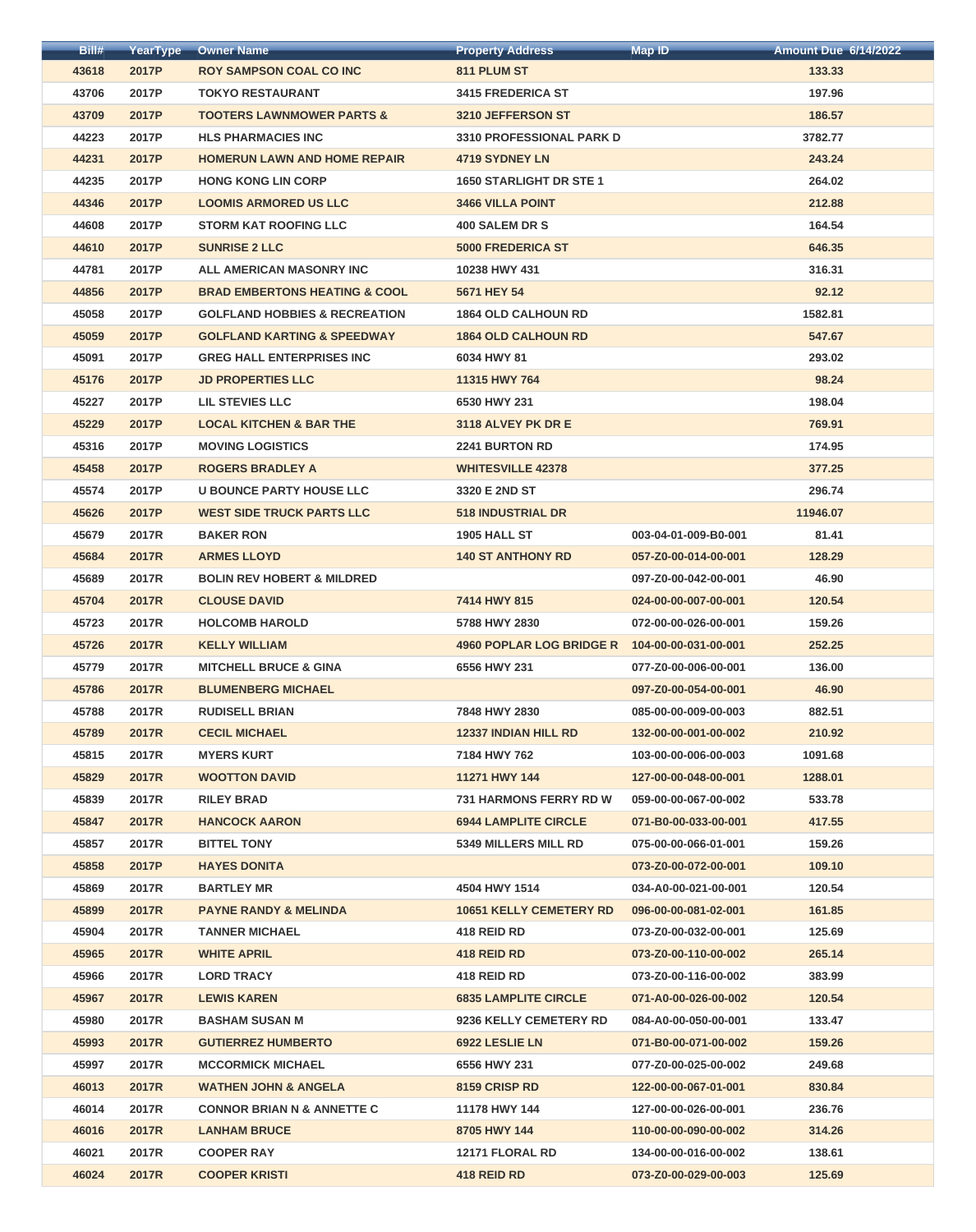| Bill# | YearType     | <b>Owner Name</b>                 | <b>Property Address</b>     | <b>Map ID</b>        | <b>Amount Due 6/14/2022</b> |
|-------|--------------|-----------------------------------|-----------------------------|----------------------|-----------------------------|
| 46025 | 2017R        | <b>PAYNE RYAN</b>                 | 418 REID RD                 | 073-Z0-00-041-00-004 | 394.29                      |
| 46027 | <b>2017R</b> | <b>ADLER GERALD</b>               | 418 REID RD                 | 073-Z0-00-087-00-003 | 327.17                      |
| 46036 | 2017R        | <b>SCHOLZ GARY &amp; KIMERLY</b>  | <b>7379 LAMPLITE CIRCLE</b> | 071-B0-00-074-00-003 | 159.26                      |
| 46056 | <b>2017R</b> | <b>HUFF JILL</b>                  | <b>418 REDD RD LOT 28</b>   | 073-Z0-00-028-00-002 | 179.93                      |
| 46085 | 2017R        | <b>HOWARD RICKY</b>               | 10921 HWY 144               | 127-00-00-023-00-001 | 200.58                      |
| 46088 | <b>2017R</b> | <b>CARTWRIGHT LAURINDA</b>        | 6845 HWY 2830               | 071-Z0-00-011-00-002 | 146.34                      |
| 46090 | 2017R        | <b>DAMRON ANDREA</b>              | 9407 HWY 662                | 097-C0-00-011-02-002 | 172.19                      |
| 46093 | <b>2017R</b> | <b>LOI KAREN L</b>                | 418 REID RD                 | 073-Z0-00-006-00-004 | 128.29                      |
| 46094 | 2017R        | <b>BARTLETT CHRISTOPHER</b>       | 418 REID RD                 | 073-Z0-00-018-00-004 | 125.69                      |
| 46096 | <b>2017R</b> | <b>MESERVE CRYSTAL</b>            | 418 REID RD                 | 073-Z0-00-050-00-002 | 115.39                      |
| 46097 | 2017R        | <b>GONZALEZ HUGO</b>              | 418 REID RD                 | 073-Z0-00-125-00-003 | 133.47                      |
| 46100 | <b>2017R</b> | <b>LOMAX MACK</b>                 | 6976 KRIS AVE               | 071-B0-00-102-00-004 | 146.34                      |
| 46105 | 2017R        | <b>SHIREL KENNEY</b>              | 6924 LEAH LN                | 071-B0-00-209-00-002 | 365.91                      |
| 46107 | <b>2017R</b> | <b>BRADEN KENNETH</b>             |                             | 077-Z0-00-032-00-006 | 46.90                       |
| 46116 | 2017R        | <b>JACKSON LAURA J</b>            | <b>5840 MILLERS MILL RD</b> | 076-00-00-113-00-002 | 520.86                      |
| 46125 | <b>2017R</b> | <b>STINNETT KEVIN</b>             | <b>347 POTTS RD</b>         | 096-00-00-034-00-005 | 110.21                      |
| 46127 | 2017R        | <b>BULLINGTON RICKY</b>           | 10929 HWY 764               | 129-00-00-038-00-001 | 288.40                      |
| 46131 | <b>2017R</b> | <b>GABHART WHITNEY</b>            | 5114 HWY 144                | 073-Y0-00-001-00-002 | 133.47                      |
| 46135 | 2017R        | <b>ZUNIGA GUADALUPE</b>           | 6947 LEAH LN                | 071-B0-00-177-00-002 | 146.34                      |
| 46144 | <b>2017R</b> | <b>MEZA JULIANNA</b>              | 418 REID RD                 | 073-Z0-00-056-00-004 | 435.63                      |
| 46148 | 2017R        | <b>BALLARD JASON &amp; FELICA</b> | 8400 HWY 405                | 097-Z0-00-053-00-002 | 1140.78                     |
| 46183 | <b>2017R</b> | <b>JOHNSON JOSHUA V</b>           | 5114 HWY 144                | 073-Y0-00-007-00-003 | 159.26                      |
| 46184 | 2017R        | <b>RICHARDS JONATHAN</b>          | 5114 HWY 144                | 073-Y0-00-012-00-003 | 146.34                      |
| 46188 | <b>2017R</b> | <b>SEATON TINA</b>                | 418 REID RD                 | 073-Z0-00-059-00-003 | 148.93                      |
| 46189 | 2017R        | <b>EYLICIO JESSICA</b>            | 418 REID RD                 | 073-Z0-00-079-00-005 | 172.19                      |
| 46198 | <b>2017R</b> | <b>ALCANTAR MARIA DEL REFUGIO</b> | <b>6710 LAMPLITE CIRCLE</b> | 071-A0-00-037-02-004 | 154.09                      |
| 46200 | 2017R        | <b>ESPINOBARRIOS SEBASTIAN</b>    | 6759 LESLIE LN              | 071-A0-00-100-00-002 | 288.40                      |
| 46202 | <b>2017R</b> | <b>ETHRIDGE BRENDA</b>            | 6858 LESLIE LN              | 071-A0-00-147-00-002 | 391.72                      |
| 46203 | 2017R        | <b>PROCTOR BEVERLY SAGO</b>       | <b>6936 LAMPLITE CIRCLE</b> | 071-B0-00-035-00-002 | 314.26                      |
| 46205 | <b>2017R</b> | <b>MAYA ALBERTO</b>               | 6931 KRIS AVE               | 071-B0-00-081-00-005 | 128.29                      |
| 46209 | 2017R        | <b>BALL RICHARD</b>               | 6951 KRIS AVE               | 071-B0-00-086-00-003 | 210.92                      |
| 46210 | <b>2017R</b> | <b>WHEATLEY CHRIS</b>             | <b>6828 THOMA DR</b>        | 071-Z0-00-028-00-002 | 314.26                      |
| 46211 | 2017R        | <b>MITCHIE STANLEY</b>            | <b>4040 PARK DR LOT 11</b>  | 041-Z0-00-011-00-003 | 37.00                       |
| 46226 | <b>2017R</b> | <b>WHITNEY/CURRENT MH OWNER</b>   | 11280 HWY 662               | 107-00-00-049-00-002 | 1140.78                     |
| 46252 | 2017R        | <b>XUNAX MODESTO</b>              | <b>6733 LAMPLITE CIRCLE</b> | 071-A0-00-007-00-005 | 159.26                      |
| 46260 | 2017B        | <b>PATTERSON LISA</b>             | 6784 LESLIE LN              | 071-A0-00-133-00-004 | 125.62* Bankruptcy *        |
| 46261 | 2017R        | <b>CASSADY NATACHIA</b>           | <b>6913 LAMPLITE CIRCLE</b> | 071-B0-00-004-00-004 | 159.26                      |
| 46265 | <b>2017R</b> | <b>PARKER VICKI</b>               | 6967 LEAH LN                | 071-B0-00-182-00-003 | 120.54                      |
| 46285 | 2017R        | <b>FAILLE PAUL</b>                | 418 REID RD                 | 073-Z0-00-034-00-005 | 125.69                      |
| 46292 | <b>2017R</b> | <b>MILES JAMIE</b>                | 418 REID RD                 | 073-Z0-00-117-00-002 | 208.36                      |
| 46308 | 2017R        | <b>HERLEIN TIMOTHY</b>            | <b>4040 PARK DR</b>         | 041-Z0-00-006-00-004 | 417.55                      |
| 46315 | <b>2017R</b> | <b>GOMEZ EVANDE</b>               | <b>4040 PARK DR</b>         | 041-Z0-00-004-00-004 | 185.10                      |
| 46318 | 2017R        | <b>CAPPS TYLER</b>                | <b>4040 PARK DR</b>         | 041-Z0-00-022-00-003 | 128.29                      |
| 46319 | <b>2017R</b> | <b>MORLES GEMIMA</b>              | <b>4040 PARK DR</b>         | 041-Z0-00-024-00-005 | 133.47                      |
| 46323 | 2017R        | <b>KEY JEAN</b>                   | 5114 HWY 144                | 073-Y0-00-006-00-004 | 133.47                      |
| 46330 | <b>2017R</b> | <b>HANCOCK DANIEL</b>             | <b>6839 LAMPLITE CIRCLE</b> | 071-A0-00-027-00-005 | 133.47                      |
| 46335 | 2017R        | <b>SUTTON KEITH</b>               | 6881 LESLIE LN              | 071-A0-00-073-00-004 | 210.92                      |
| 46348 | <b>2017R</b> | <b>HUSKISSON RAYMOND L</b>        | <b>7335 LAMPLITE CIRCLE</b> | 071-B0-00-163-00-003 | 624.18                      |
| 46349 | 2017R        | <b>BLANCO RICARDO</b>             | 6939 LEAH LN                | 071-B0-00-175-00-004 | 210.92                      |
| 46356 | <b>2017R</b> | <b>MCCARTY KENNETH</b>            | 8400 HWY 405 LOT 55         | 097-Z0-00-055-00-003 | 365.91                      |
| 46362 | 2017R        | <b>CRUZ RAYMOND</b>               | 6983 LEAH LN                | 071-B0-00-186-00-003 | 495.05                      |